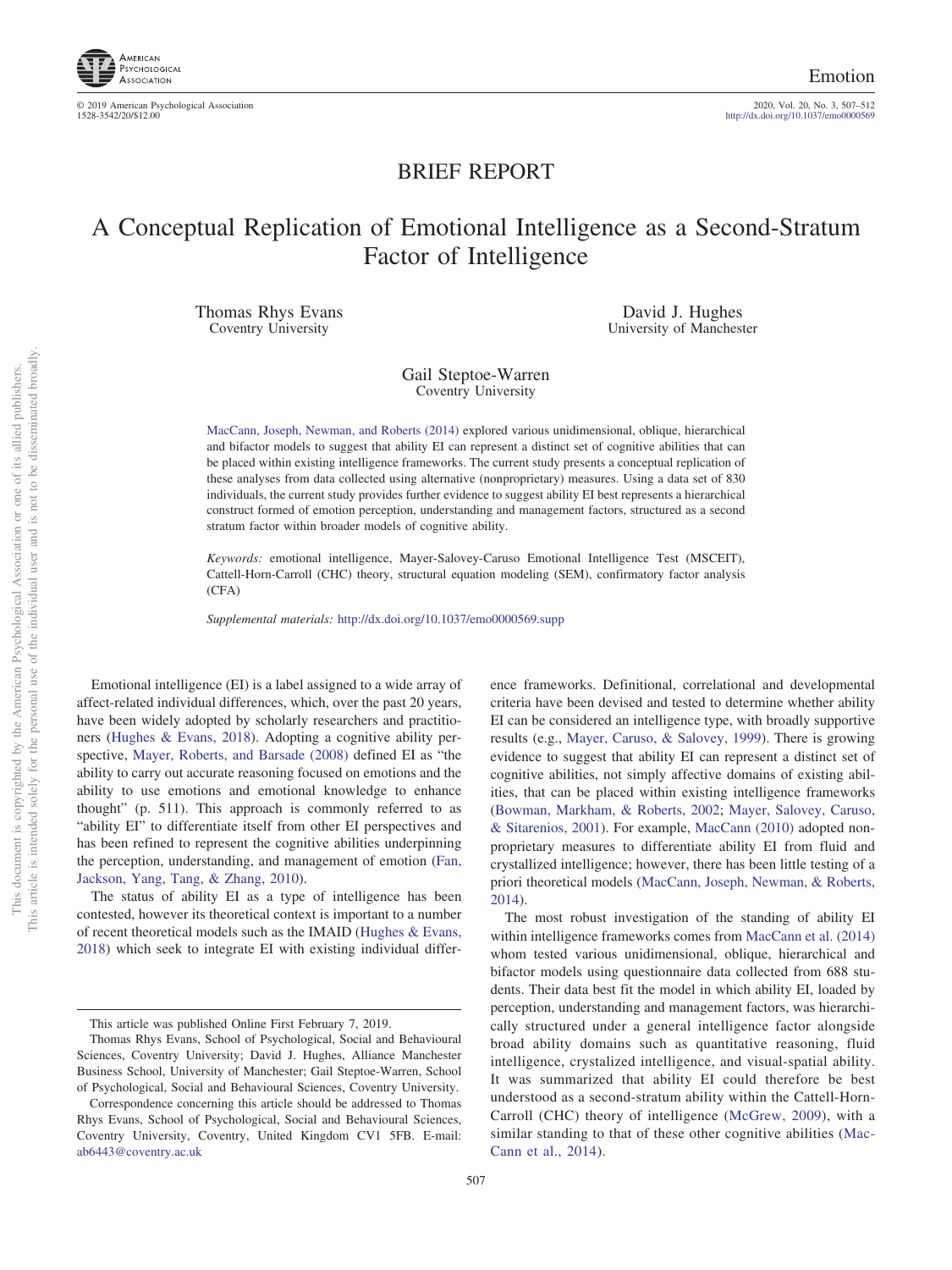one of its allied publishers.

 $\rm \tilde{o}$ 

This document is copyrighted by the American Psychological Association or one of its allied publishers.

This document is copyrighted by the American Psychological Association

[MacCann et al. \(2014\)](#page-4-0) used the Mayer-Salovey-Caruso Emotional Intelligence Test to capture ability EI (MSCEIT; [Mayer,](#page-4-9) [Salovey, Caruso, & Sitarenios, 2003\)](#page-4-9), which is one of the most well-known EI tools [\(Fiori et al., 2014\)](#page-4-10). There are so few alternative measures of ability EI, that the measure and model are often considered analogous [\(Fiori et al., 2014\)](#page-4-10). Overreliance on this one measure is problematic however, as it is difficult to differentiate test effects from construct effects [\(MacCann & Roberts, 2008\)](#page-4-11). Furthermore, the MSCEIT has been critiqued for a number of reasons [\(Mayer et al., 2003\)](#page-4-9), including its proprietary status, factor structure, internal reliability, and validity of individual subscales [\(Fan et al., 2010;](#page-4-3) [Palmer, Gignac, Manocha, & Stough, 2005\)](#page-5-0). Concerns have also been raised regarding the extent to which the MSCEIT can differentiate individuals with moderate or high levels of ability EI [\(Fiori et al., 2014\)](#page-4-10), and the implications of a consensus-based scoring method that captures emotional conformity and measurement error [\(Legree, Psotka, Tremble, & Bourne,](#page-4-12) [2005;](#page-4-12) [Maul, 2012\)](#page-4-13).

Based upon the problematic status of the MSCEIT and the psychometric properties of the data it produces, the current study presents a conceptual replication of the [MacCann et al. \(2014\)](#page-4-0) analyses from data collected using alternative nonproprietary measures. Using a data set of 830 individuals, the current study aims to determine whether previous findings represent MSCEIT test effects, or whether conclusions surrounding the second-stratum structure of ability EI within the CHC model can be considered robust.

# **Method**

# **Participants**

To meet the most conservative rule-of-thumb estimates (i.e. 10 participants per indicator), 620 participants were sought [\(Bentler &](#page-4-14) [Chou, 1987;](#page-4-14) [Nunnally, 1967\)](#page-5-1). Five-hundred and 27 participants were convenience sampled through Qualtrics. A further 303 participants were recruited through a University research participation scheme and through convenience sampling of social network contacts. In total, 830 individuals (556 females) participated, with 44% aged between 18 and 30, 25% aged between 31 and 45, 31% aged between 46 and 70, and four participants that were 71 years old or older. There was no missing data.

# **Procedure**

Ethical approval was gained from Coventry University Health and Life Sciences Ethics Board. All participants, regardless of recruitment method, completed the study online, either through Bristol Online Survey or Qualtrics. Participants were provided a participation information sheet then completed the consent form and battery of questionnaires before being debriefed. Participation was part of a larger questionnaire which also featured measures of personality and emotion regulation, and typically took around 60 min to complete.

### **Materials**

**Fluid intelligence.** Fluid intelligence was measured by the ICAR 9-item Letter and Number Series task [\(Condon & Revelle,](#page-4-15) [2014\)](#page-4-15). Participants answer with one of eight answers. Cronbach's Alpha was calculated at .83.

**Crystallized intelligence.** Crystallized intelligence was assessed by the ICAR 16-item verbal reasoning task whereby participants picked one of eight answers. A Cronbach's Alpha of .81 was calculated.

**Emotion perception.** Emotion perception was captured by the Ant-Colony Optimized Reading Mind in the Eyes Test [\(Baron-](#page-4-16)[Cohen, Wheelwright, Hill, Raste, & Plumb, 2001;](#page-4-16) [Olderbak et al.,](#page-5-2) [2015\)](#page-5-2). Ten images of eyes were presented and participants chose from 4 options each to identify the emotion being experienced. Unlike the original measure, this optimized-version is appropriate because it has acceptable internal reliability, and still moderately correlates with emotional perception as captured by The DANVA 2 Faces subscale [\(Nowicki & Duke, 1994\)](#page-5-3). The Cronbach's Alpha was slightly less than desirable at .59.

**Emotion management.** Emotion management was measured by the Situational Test of Emotion Management Short Form [\(Al](#page-4-17)[len, Rahman, Weissman, MacCann, & Roberts, 2015\)](#page-4-17). The data had a Cronbach's Alpha of .65 and involved 18 Situational Judgment Test items answered by one of four options, scored according to expert mean ratings [\(MacCann & Roberts, 2008\)](#page-4-11).

**Emotion understanding.** Emotion understanding was assessed by the Situational Test of Emotion Understanding Brief, with a 19-item Situational Judgment Test format, five response options and a Cronbach's Alpha of .74.

### **Results**

# **Reliability, Descriptive Statistics, and Correlations Between Variables**

Reliability and descriptive statistics for all measures are shown in [Table 1.](#page-1-0) Cronbach's Alpha estimates were marginal for Emotion

<span id="page-1-0"></span>

| Table 1 |  |                                                                        |
|---------|--|------------------------------------------------------------------------|
|         |  | Reliability, Descriptive Statistics, and Correlations for All Measures |

| Variable                    | Mean $(SD)$ |       |       |        |        |        |
|-----------------------------|-------------|-------|-------|--------|--------|--------|
| 1. Fluid Intelligence       | 4.43(2.79)  | (.83) | .61   | $.28*$ | $.35*$ | $.33*$ |
| 2. Crystalized Intelligence | 9.26(3.65)  |       | (.81) | $.39*$ | $.45*$ | $.50*$ |
| 3. Emotion Perception       | 7.31(2.04)  |       |       | (.59)  | $.43*$ | $.48*$ |
| 4. Emotion Understanding    | 10.08(2.70) |       |       |        | (.65)  | $.60*$ |
| 5. Emotion Management       | 10.87(3.14) |       |       |        |        | (74)   |

*Note*. Cronbach's Alpha italicized and reported along the diagonal.

 $^{*}p < .01$ .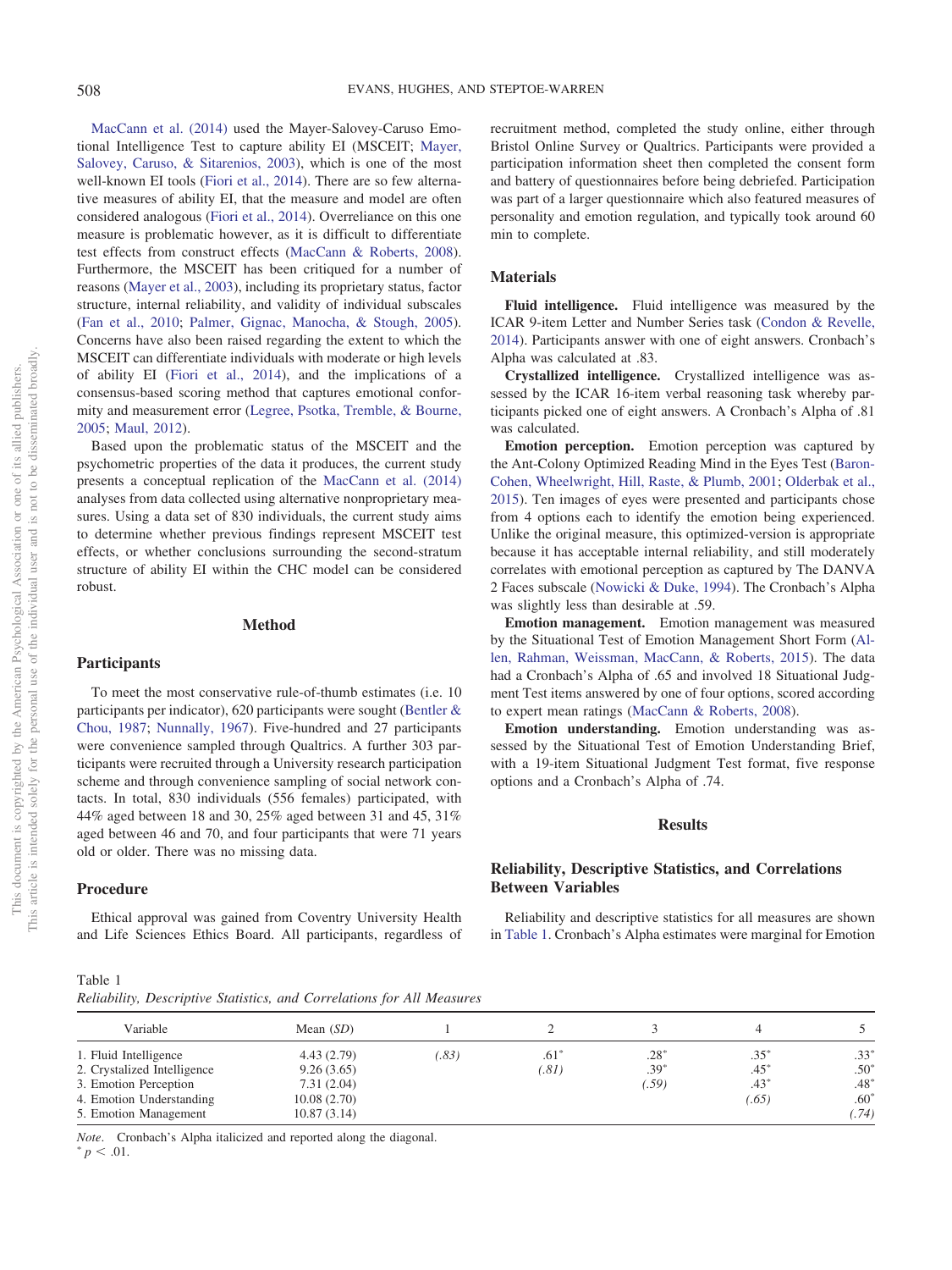Perception and Emotion Understanding but were acceptable for all other measures. Pearson correlations among the cognitive ability and ability EI scores are shown in [Table 1.](#page-1-0) This matrix demonstrates positive manifold: correlations between all scales are positive. Concurrent with [MacCann et al. \(2014\),](#page-4-0) correlations among ability EI markers tend to be higher (average  $r = .50$ ) than correlations between the ability EI and general cognitive ability markers (average  $r = .38$ ).

# **Structural Models**

In accordance with the original analyses conducted by [Mac-](#page-4-0)[Cann et al. \(2014\),](#page-4-0) eight a priori models were tested (See [Figure](#page-2-0) [1\)](#page-2-0). First, three models using just the ability EI data explored: a unidimensional model (Model 1); a hierarchical model where Perception, Understanding, and Management factors loaded onto a second-order ability EI factor (Model 2); and a bifactor model of ability EI where each indicator loaded onto both a general ability EI factor as well as their specific subfactor (Model 3). Second, five models using all data explored: a unidimensional model where all ability EI and cognitive ability markers loaded onto a *g* factor (Model 4); an oblique five-factor model where five factors of Perception, Understanding, Management, Gf, and Gc correlate freely (Model 5); a hierarchical five-factor model where the five factors from Model 4 define an overall *g* factor (Model 6); a hierarchical model with ability EI as a second-stratum ability, such that a second-order ability EI factor is defined by Perception, Understanding, and Manage-

ment factors, and a higher-order *g* factor is defined by Gf, Gc, and the ability EI factor (Model 7); and a bifactor model where each indicator defined both a *g* factor and one of the five broad group factors described in Model 5 (Model 8; See [MacCann,](#page-4-0) [Joseph, Newman, & Roberts 2014\)](#page-4-0).

All models were run using MPlus 6.0 and the Weighted Least Squares Means and Variances (WLSMV) estimator, which was considered most appropriate for the categorical and Likert-type data collected as it makes no assumptions regarding distribution or levels of measurement [\(Browne, 1984;](#page-4-18) [Muthén & Muthén,](#page-5-4) [2010\)](#page-5-4). Consistent with [MacCann et al. \(2014\)](#page-4-0) and the recommendations of general simulation data (e.g., [Hu & Bentler,](#page-4-19) [1999\)](#page-4-19), we consider the CFI, TLI, and RMSEA when evaluating model fit. Because the SRMR is not produced with WLSMV estimation we were unable to report this statistic. Fit was considered adequate with values of  $\leq 0.08$  for the RMSEA [\(Browne & Cudeck, 1993\)](#page-4-20) and  $\geq$  .90 for the CFI and TLI [\(Bentler & Bonett, 1980\)](#page-4-21) with values above .95 preferred [\(Hu & Bentler, 1999\)](#page-4-19). Chi-square is extremely sensitive to sample size and so while presented, is not used for evaluation of model fit. Similarly, WRMR is an experimental fit statistic, and thus while included for completeness, is not used to evaluate model fit [\(Muthén & Muthén, 2010\)](#page-5-4). See [Supplementary](http://dx.doi.org/10.1037/emo0000569.supp) [Materials](http://dx.doi.org/10.1037/emo0000569.supp) for all model matrices.

Model 1: A unidimensional model of the ability EI test items did not show good fit  $(\chi^2[1034, N = 830] = 1273.29, p < .001;$ RMSEA = .017; CFI = .891; TLI = .886; WRMR = .900). The average item loading was .36, ranging from  $-.24$  to .80.

 $EP$ EP  $\mathop{\rm EI}$ **EM**  $\mathop{\rm EI}$ **EM**  $EI$ G  ${\rm EU}$ EU 1: Unidimensional Model of EI 2: Hierarchical Model of EI 3: Bifactor Model of EI 4: Unidimensional Model Gf Gf Gf Gf  $Gc$ Gc Gc G  $Gc$  ${\bf G}$  ${\bf G}$  $EP$ EP EP  $EP$ EM **EM**  $EI$ **EM** EM EU EU  ${\rm EU}$ EU 7: Hierarchical Model (2<sup>nd</sup> Stratum EI) 5: Oblique Five-Factor Model 6: Hierarchical Mode 8: Bifactor Mode

<span id="page-2-0"></span>*Figure 1.* Simplified illustrations of the eight models tested;  $G =$  intelligence;  $Gf =$  fluid intelligence;  $Gc =$  crystallized intelligence;  $EP =$  Emotion Perception;  $EU =$  Emotion Understanding; EM = Emotion Management.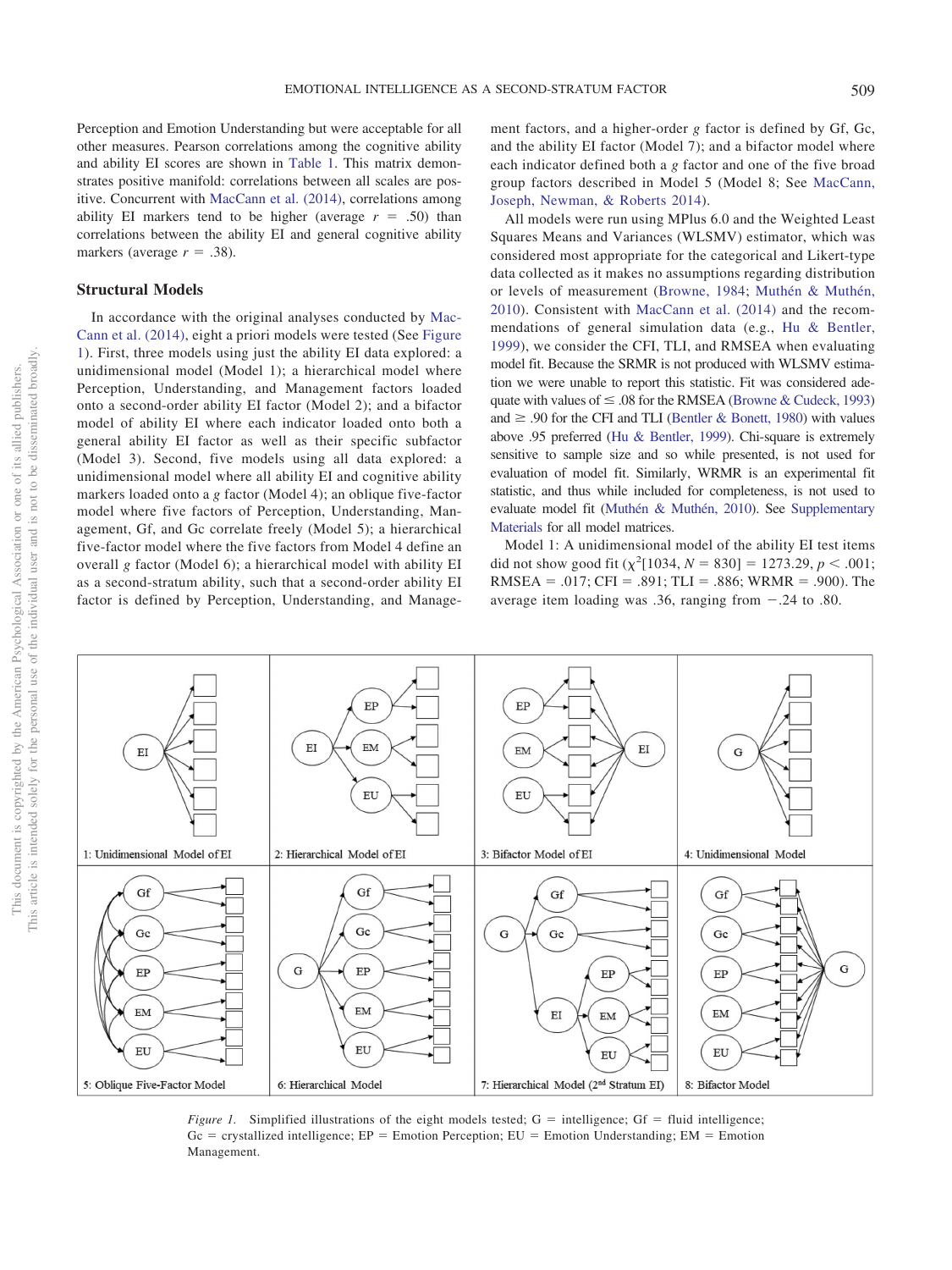Model 2: After fixing the factor variance of Emotion Understanding to zero to resolve a Heywood Case, the hierarchical model of ability EI shows good fit  $(\chi^2[1032, N = 830] = 1205.55,$  $p$  < .001; RMSEA = .014; CFI = .921; TLI = .917; WRMR = .855). The average item loading on each factor was: Emotion Perception (.47: range .33 to .59); Emotion Understanding (.39: range  $-.25$  to .81); Emotion Management (.35: range .18 to .61); second-order ability EI (.88: range .80 to 1.0).

Model 3: Various bifactor models, where each of the items loaded once onto its theorized group factor and once onto a general ability EI factor, were tested. Possibly due to the use of item-level analysis, rather than scale-scores as conducted by [MacCann et al. \(2014\),](#page-4-0) no model converged. Constraining factor variance and relationships between group scores was unsuccessful, as was increasing the number of iterations. As such, a bifactor model was not compatible with the current data.

Model 4: A unidimensional model of the cognitive tests and the ability EI tests together did not show good fit ( $\chi^2$ [2484, *N* =  $[830] = 4142.75, p < .001; RMSEA = .028; CFI = .813; TLI =$ .808; WRMR =  $1.292$ ). The average item loading was .41, ranging from  $-.21$  to .76.

Model 5: A five-factor oblique model with two cognitive ability subfactors and three ability EI subfactors fitted the data well  $(\chi^2[2474, N = 830] = 3017.29, p < .001; RMSEA = .016;$  $CFI = .939$ ; TLI = .937; WRMR = .969). The average item loading on each factor was: Gf (.75: range .65 to .86); Gc (.61: range .33 to .81); Emotion Perception (.46: range .29 to .57); Emotion Understanding  $(.39: range -.24 \text{ to } .82)$ ; Emotion Management (.34; range .18 to .56). The mean latent factor correlation was  $.63$  (range =  $.43$  to  $.84$ ).

Model 6: Next, the factor intercorrelations from Model 5 were replaced by a single, higher-order *g* factor. The loadings of the five lower factors onto the higher-order *g* were all strong (ranging from .72 to .90; average  $= .79$ ). Model fit was good, however slightly worse than the oblique five-factor model  $(\chi^2(2479, N = 830) = 3339.76, p < .001; RMSEA = .020;$  $CFI = .903$ ; TLI = .900; WRMR = 1.068). The average item loading on each factor were: Gf (.75: range .64 to .87); Gc (.61: range .33 to .81); Emotion Perception (.46: range .29 to .57); Emotion Understanding  $(.39: range -.25 to .82)$ ; Emotion Management (.34; range .18 to .54).

Model 7: Ability EI (loaded by three subfacets: Perception, Understanding and Management) was modeled as a secondstratum factor of *g*, alongside fluid and crystallized intelligence. After fixing the factor variance of Gc to zero to resolve a Heywood Case, the model produced good fit to the data  $(\chi^2[2479, N = 830] = 3016.59, p < .001; RMSEA = .016;$  $CFI = .939$ ; TLI = .938; WRMR = .971). The average item loadings were: Gf (.75: range .65 to .86); Gc (.62: range .33 to .82); Emotion Perception (.46: range .29 to .57); Emotion Understanding  $(.39: \text{range} -.24 \text{ to } .82)$ ; Emotion Management (.34; range .18 to .56). Loadings onto the ability EI factor were strong (.88; ranging .82 to .98), and the loading of ability EI onto the *g* factor (.70) was of similar magnitude to the g-loadings of fluid intelligence (.74).

Model 8: Various bifactor models, where each of the items loaded once onto the group factor and once onto *g*, were tested. Possibly due to the use of item-level analysis, rather than scale-scores as conducted by [MacCann et al. \(2014\),](#page-4-0) no model converged. Constraining factor variance and relationships between group scores was unsuccessful, as was increasing the number of iterations. As such, a bifactor model was not compatible with the current data. Given there is covariance between cognitive abilities, and there are no bifactor theories of intelligence, the assumptions of the bifactor model may be less theoretically appropriate than the alternative models captured [\(Murray & Johnson, 2013\)](#page-5-5). The lack of a fitting bifactor model was therefore not considered problematic.

In sum, model fit indices suggest the oblique five-factor model and the hierarchical model with ability EI at the second stratum (Models 5 and 7, respectively) represent similarly plausible models of the current data. Given substantive debate surrounding the importance of the g factor [\(McGrew, 2009\)](#page-4-8), both models can be considered concurrent in presenting ability EI at the second-stratum of cognitive ability, and relevant for inclusion in the CHC model.

# **Discussion**

The current study provided a conceptual replication of analyses conducted by [MacCann et al. \(2014\)](#page-4-0) to examine whether ability EI fits within factor models of broad cognitive ability. Concurrent with the original results and the broad body of evidence highlighting the value of hierarchical models for structuring cognitive abilities, the current paper argues that ability EI can be considered a second-stratum factor of the CHC model. As to whether an oblique or hierarchical model presents the best current available model of understanding, theory should be considered alongside fit indices [\(Murray & Johnson, 2013\)](#page-5-5). In this regard, the hierarchically structured model which is consistent with the CHC model of intelligence would seem preferable, especially because such a model would require only limited changes as predicted by CHC theory (i.e., the addition of another second-stratum factor; [McGrew, 2009\)](#page-4-8). Thus, considering both model fit and wellestablished theory, the results of the current study are consistent with [MacCann et al. \(2014\)](#page-4-0) in suggesting that ability EI is best considered as a hierarchically structured (loaded emotion perception, understanding and management) second-stratum factor within the CHC model of intelligence [\(MacCann et al., 2014\)](#page-4-0).

Beyond replicating the results of [MacCann et al. \(2014\),](#page-4-0) the current findings provide a unique contribution to our understanding. The current study had a large sample of participants and used different measures for all intelligence and ability EI facets captured. Given the intimate links between the MSCEIT (used by [MacCann et al., 2014\)](#page-4-0) and the development of ability EI theory, the replication of these findings using alternative measures provides evidence to indicate that such results are unlikely to represent test effects. Together, the findings provide convincing support for situating ability EI within the CHC model as a second stratum factor of intelligence, separate to fluid or crystallized intelligence.

The measurement and structure of ability EI has been dominated by the MSCEIT [\(Mayer et al., 2003,](#page-4-9) formerly MEIS). Thus, the current study adopted alternative nonproprietary measures: an optimized version of the Reading Mind in the Eyes Test [\(Baron-](#page-4-16)[Cohen et al., 2001;](#page-4-16) [Olderbak et al., 2015\)](#page-5-2), and brief versions of the Situational Test of Emotion Management and Situational Test of Emotion Understanding [\(Allen, Weissman, Hellwig, MacCann, &](#page-4-22) [Roberts, 2014,](#page-4-22) [2015\)](#page-4-17). Findings from the data presented suggest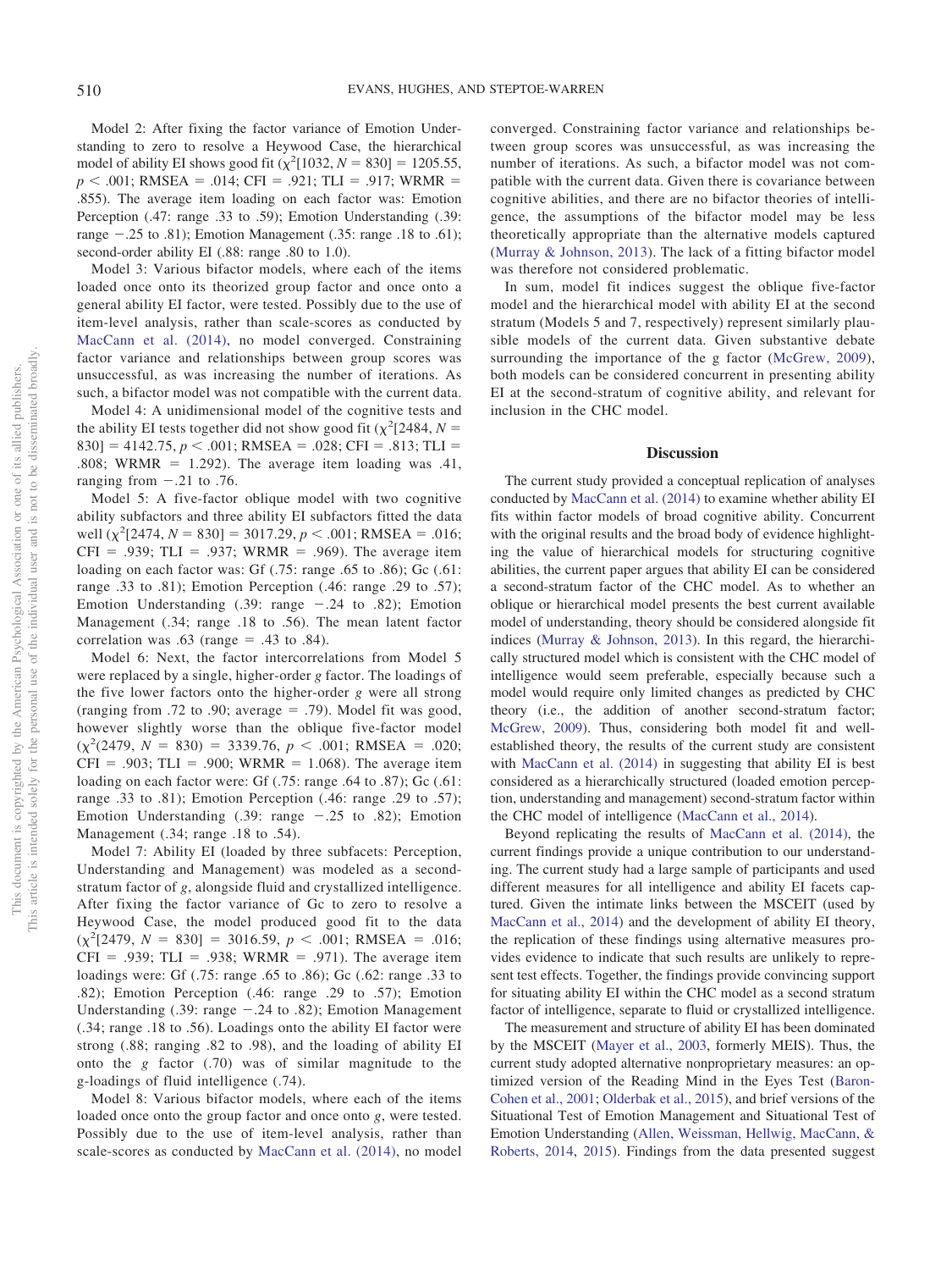associated with the MSCEIT, there have been a number of calls for alternative free and open-access measures [\(Mestre, MacCann,](#page-5-6) [Guil, & Roberts, 2016\)](#page-5-6). The measures adopted for the current study address these calls and may offer wider opportunities for research projects to adopt ability EI.

The current study adopted few, and brief, measures to minimize participant fatigue. As a result, there is limited content coverage of intelligence as a whole, and relatively narrow representation of fluid and crystallized intelligence, although scores on the scales adopted closely approximate scores derived from longer measures [\(Condon & Revelle, 2014\)](#page-4-15). Further replications of the current findings with greater content coverage (using multiple tests of several abilities) are vital to minimize distortion of estimates due to method-related variance and increase the likelihood that bifactor models can be estimated. In addition, future research that develops additional nonproprietary ability EI measures that exhibit excellent psychometric properties would allow for more reliable estimates of construct-level variance. This is a particularly pertinent priority given the psychometric shortcomings of the MSCEIT and the low reliability of the emotion perception and emotion understanding subfactors of the scales used here (see also [Austin, 2010;](#page-4-23) [Olderbak](#page-5-2) [et al., 2015\)](#page-5-2).

In sum, the current study adds to the growing body of evidence that situates ability EI within frameworks of cognitive ability, replicating the main conclusions of [MacCann et al. \(2014\).](#page-4-0) Currently, ability EI best represents a hierarchical construct formed of emotion perception, understanding and management factors, structured as a second stratum factor within the CHC model.

# **References**

- <span id="page-4-17"></span>Allen, V. D., Rahman, N., Weissman, A., MacCann, C., & Roberts, R. D. (2015). The Situational Test of Emotional Management–Brief (STEM-B): Development and validation using item response theory and latent class analysis. *Personality and Individual Differences, 81,* 195–200. <http://dx.doi.org/10.1016/j.paid.2015.01.053>
- <span id="page-4-22"></span>Allen, V. D., Weissman, A., Hellwig, S., MacCann, C., & Roberts, R. D. (2014). Development of the situational test of emotional understanding—Brief (STEUB) using item response theory. *Personality and Individual Differences, 65,* 3–7. [http://dx.doi.org/10.1016/j.paid.2014.01](http://dx.doi.org/10.1016/j.paid.2014.01.051) [.051](http://dx.doi.org/10.1016/j.paid.2014.01.051)
- <span id="page-4-23"></span>Austin, E. J. (2010). Measurement of ability emotional intelligence: Results for two new tests. *British Journal of Psychology, 101,* 563–578. <http://dx.doi.org/10.1348/000712609X474370>
- <span id="page-4-16"></span>Baron-Cohen, S., Wheelwright, S., Hill, J., Raste, Y., & Plumb, I. (2001). The "Reading the Mind in the Eyes" Test revised version: A study with normal adults, and adults with Asperger syndrome or high-functioning autism. *Journal of Child Psychology and Psychiatry, 42,* 241–251. <http://dx.doi.org/10.1111/1469-7610.00715>
- <span id="page-4-21"></span>Bentler, P. M., & Bonett, D. G. (1980). Significance tests and goodness of fit in the analysis of covariance structures. *Psychological Bulletin, 88,* 588 – 606. <http://dx.doi.org/10.1037/0033-2909.88.3.588>
- <span id="page-4-14"></span>Bentler, P. M., & Chou, C. P. (1987). Practical issues in structural modeling. *Sociological Methods & Research, 16,* 78 –117. [http://dx.doi.org/](http://dx.doi.org/10.1177/0049124187016001004) [10.1177/0049124187016001004](http://dx.doi.org/10.1177/0049124187016001004)
- <span id="page-4-5"></span>Bowman, D. B., Markham, P. M., & Roberts, R. D. (2002). Expanding the frontier of human cognitive abilities: so much more than (plain) g! *Learning and Individual Differences, 13,* 127–158. [http://dx.doi.org/10](http://dx.doi.org/10.1016/S1041-6080%2802%2900076-6) [.1016/S1041-6080\(02\)00076-6](http://dx.doi.org/10.1016/S1041-6080%2802%2900076-6)
- <span id="page-4-18"></span>Browne, M. W. (1984). Asymptotically distribution-free methods for the analysis of covariance structures. *British Journal of Mathematical and Statistical Psychology, 37,* 62– 83. [http://dx.doi.org/10.1111/j.2044-](http://dx.doi.org/10.1111/j.2044-8317.1984.tb00789.x) [8317.1984.tb00789.x](http://dx.doi.org/10.1111/j.2044-8317.1984.tb00789.x)
- <span id="page-4-20"></span>Browne, M. W., & Cudeck, R. (1993). Alternative ways of assessing model fit. In K. A. Bollen & J. S. Long (Eds.), *Testing structural equation* models (pp. 136-162). Newbury Park, CA: Sage.
- <span id="page-4-15"></span>Condon, D. M., & Revelle, W. (2014). The International Cognitive Ability Resource: Development and initial validation of a public-domain measure. *Intelligence, 43,* 52– 64. [http://dx.doi.org/10.1016/j.intell.2014.01](http://dx.doi.org/10.1016/j.intell.2014.01.004) [.004](http://dx.doi.org/10.1016/j.intell.2014.01.004)
- <span id="page-4-3"></span>Fan, H., Jackson, T., Yang, X., Tang, W., & Zhang, J. (2010). The factor structure of the Mayer–Salovey–Caruso Emotional Intelligence Test V 2.0 (MSCEIT): A meta-analytic structural equation modeling approach. *Personality and Individual Differences, 48,* 781–785. [http://dx.doi.org/](http://dx.doi.org/10.1016/j.paid.2010.02.004) [10.1016/j.paid.2010.02.004](http://dx.doi.org/10.1016/j.paid.2010.02.004)
- <span id="page-4-10"></span>Fiori, M., Antonietti, J. P., Mikolajczak, M., Luminet, O., Hansenne, M., & Rossier, J. (2014). What is the Ability Emotional Intelligence Test (MSCEIT) good for? An evaluation using item response theory. *PLoS ONE, 9*(6), e98827. <http://dx.doi.org/10.1371/journal.pone.0098827>
- <span id="page-4-19"></span>Hu, L. T., & Bentler, P. M. (1999). Cutoff criteria for fit indexes in covariance structure analysis: Conventional criteria versus new alternatives. *Structural Equation Modeling, 6,* 1–55. [http://dx.doi.org/10.1080/](http://dx.doi.org/10.1080/10705519909540118) [10705519909540118](http://dx.doi.org/10.1080/10705519909540118)
- <span id="page-4-1"></span>Hughes, D., & Evans, T. R. (2018). Putting 'Emotional Intelligences' in their place: Introducing the Integrated Model of Affect-related Individual Differences. *Frontiers in Psychology, 9,* 2155. [http://dx.doi.org/10](http://dx.doi.org/10.3389/fpsyg.2018.02155) [.3389/fpsyg.2018.02155](http://dx.doi.org/10.3389/fpsyg.2018.02155)
- <span id="page-4-12"></span>Legree, P. J., Psotka, J., Tremble, T., & Bourne, D. R. (2005). Using Consensus Based Measurement to Assess Emotional Intelligence. In R. Schulze & R. D. Roberts (Eds.), *Emotional intelligence: An international handbook* (pp. 155–179). Ashland, OH: Hogrefe & Huber.
- <span id="page-4-7"></span>MacCann, C. (2010). Further examination of emotional intelligence as a standard intelligence: A latent variable analysis of fluid intelligence, crystallized intelligence, and emotional intelligence. *Personality and Individual Differences, 49,* 490 – 496. [http://dx.doi.org/10.1016/j.paid](http://dx.doi.org/10.1016/j.paid.2010.05.010) [.2010.05.010](http://dx.doi.org/10.1016/j.paid.2010.05.010)
- <span id="page-4-0"></span>MacCann, C., Joseph, D. L., Newman, D. A., & Roberts, R. D. (2014). Emotional intelligence is a second-stratum factor of intelligence: Evidence from hierarchical and bifactor models. *Emotion, 14,* 358 –374. <http://dx.doi.org/10.1037/a0034755>
- <span id="page-4-11"></span>MacCann, C., & Roberts, R. D. (2008). New paradigms for assessing emotional intelligence: Theory and data. *Emotion, 8,* 540 –551. [http://](http://dx.doi.org/10.1037/a0012746) [dx.doi.org/10.1037/a0012746](http://dx.doi.org/10.1037/a0012746)
- <span id="page-4-13"></span>Maul, A. (2012). The validity of the Mayer–Salovey–Caruso Emotional Intelligence Test (MSCEIT) as a measure of emotional intelligence. *Emotion Review, 4,* 394 – 402. [http://dx.doi.org/10.1177/1754073912](http://dx.doi.org/10.1177/1754073912445811) [445811](http://dx.doi.org/10.1177/1754073912445811)
- <span id="page-4-4"></span>Mayer, J. D., Caruso, D. R., & Salovey, P. (1999). Emotional intelligence meets traditional standards for an intelligence. *Intelligence, 27,* 267–298. [http://dx.doi.org/10.1016/S0160-2896\(99\)00016-1](http://dx.doi.org/10.1016/S0160-2896%2899%2900016-1)
- <span id="page-4-2"></span>Mayer, J. D., Roberts, R. D., & Barsade, S. G. (2008). Human abilities: Emotional intelligence. *Annual Review of Psychology, 59,* 507–536. <http://dx.doi.org/10.1146/annurev.psych.59.103006.093646>
- <span id="page-4-6"></span>Mayer, J. D., Salovey, P., Caruso, D. R., & Sitarenios, G. (2001). Emotional intelligence as a standard intelligence. *Emotion, 1,* 232–242. <http://dx.doi.org/10.1037/1528-3542.1.3.232>
- <span id="page-4-9"></span>Mayer, J. D., Salovey, P., Caruso, D. R., & Sitarenios, G. (2003). Measuring emotional intelligence with the MSCEIT V2.0. *Emotion, 3,* 97– 105. <http://dx.doi.org/10.1037/1528-3542.3.1.97>
- <span id="page-4-8"></span>McGrew, K. S. (2009). CHC theory and the human cognitive abilities project: Standing on the shoulders of the giants of psychometric intelligence research. *Intelligence, 37,* 1–10. [http://dx.doi.org/10.1016/j.intell](http://dx.doi.org/10.1016/j.intell.2008.08.004) [.2008.08.004](http://dx.doi.org/10.1016/j.intell.2008.08.004)